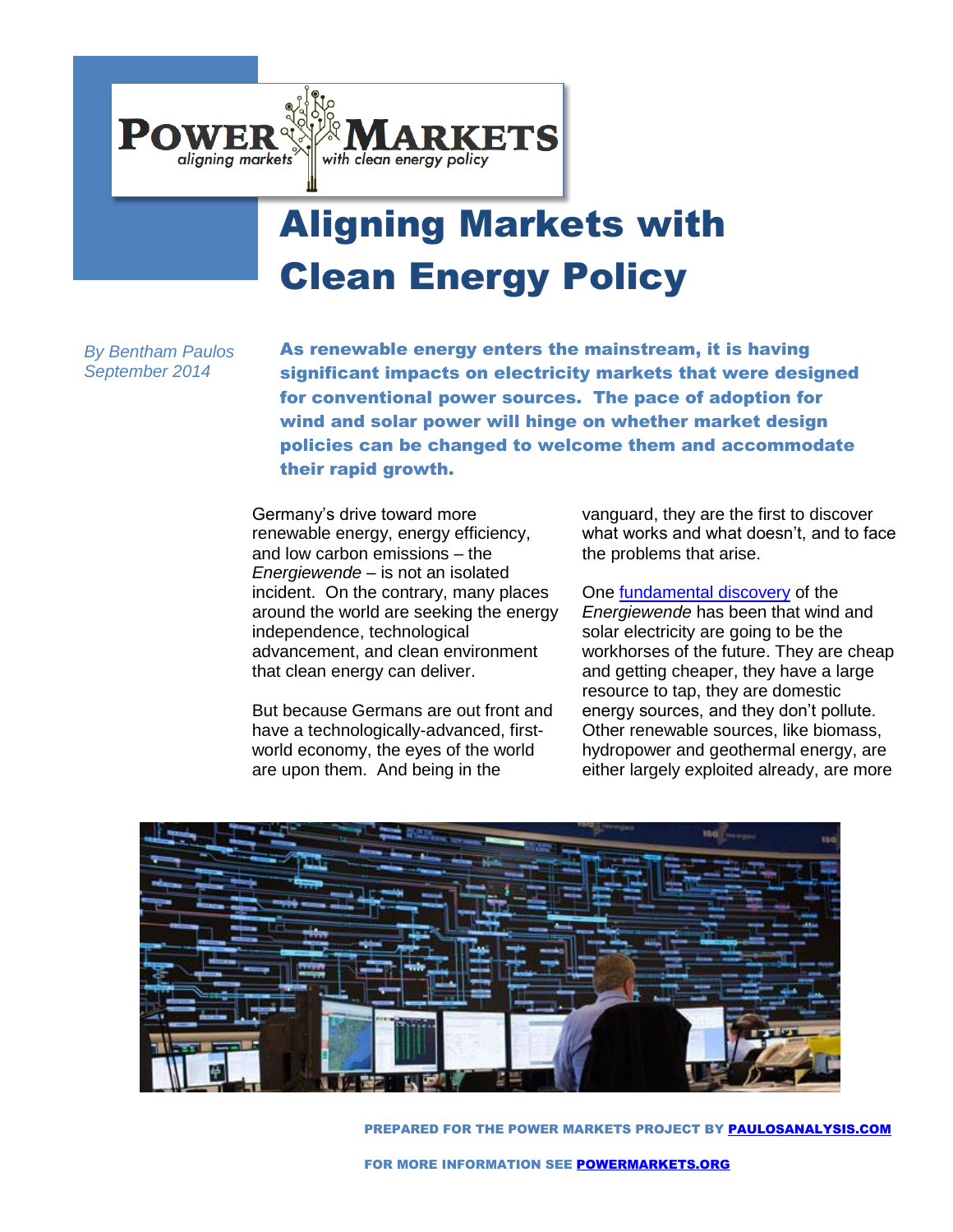expensive, have other uses like providing heat or transportation fuels, need more time to develop, or have limited potential.

Other options have limits too. Germany has committed to phasing out nuclear by 2022, in response to public opposition over safety issues. Coal is not likely to square with Germany's carbon reduction goals, given its significant carbon footprint and a public unease about carbon sequestration.

This leaves natural gas, which is almost entirely imported, with Russia the largest source. Current political tensions in Russia and Ukraine are a clear reminder of the energy security threat that comes with natural gas.

Another finding from the *Energiewende* is the

fundamental importance of improving energy efficiency. Reduced demand can solve many of the concerns about sufficient capacity, as well as reduce pollution and save money for consumers. Efficiency and other demand-side approaches can also help integrate wind and solar.

Given the alternatives, wind and solar supplying a more efficient system looks like the best bet. But wind and solar are only available when the weather commands, while electricity is

needed around the clock and demand must be met at all times, or the system collapses.

To make such a system work, two sets of problems must be solved – engineering and finance.

## **Technical tasks**

It is starting to look like the technical issues of integrating wind and solar are not really an impediment. Grid operators have [many tools in](http://www.raponline.org/document/download/id/6977)  [their toolbox](http://www.raponline.org/document/download/id/6977) to keep the lights on as wind and solar production increase.

Dispatchable power plants have always been the first option for integration, and will remain so, whether powered by renewable or other fuels. They will have to be cleaner and more flexible, and they can be.

Better transmission links not only connect remote renewables to cities, they also reduce variability by moving power around in real time and tapping a bigger pool of both demand and supply.

The demand side of the system is becoming increasingly interactive, as appliances, lighting, and motors can be controlled using internet and wireless communications. Converting surplus electricity into thermal storage, such as by preheating water or pre-cooling buildings, has vast potential.

Excess wind and solar output can also be

*Tour*

*To shed light on the issue of how market design can affect the Energiewende, a delegation of German energy officials and experts undertook a study tour of the United States. With financial support from the Heinrich Böll Foundation, the Cynthia and George Mitchell Foundation, and the Rockefeller Brothers Fund, the delegation visited Texas, PJM, and Washington, DC. For more information on the tour see [PowerMarkets.org.](http://www.powermarkets.org/)*

redirected into making other products, like hydrogen or synthetic fertilizer. They can even be curtailed when necessary.

And electricity storage – often touted as the only solution for variable renewables – is an increasingly viable option. Grid-connected batteries are seeing better cost and performance thanks to advances made for electric vehicles.

Large scale storage using water and compressed air are mature technologies.

These options are generally well understood by grid operators. Not all are cost effective or valued by markets or system planners, especially in our current system. But in a future system that is heavily reliant on solar and wind, and carbon emissions are capped, these many tools will be put to work.

## **The money problem**

Perhaps the bigger problem with a power system dominated by wind and solar is the money problem.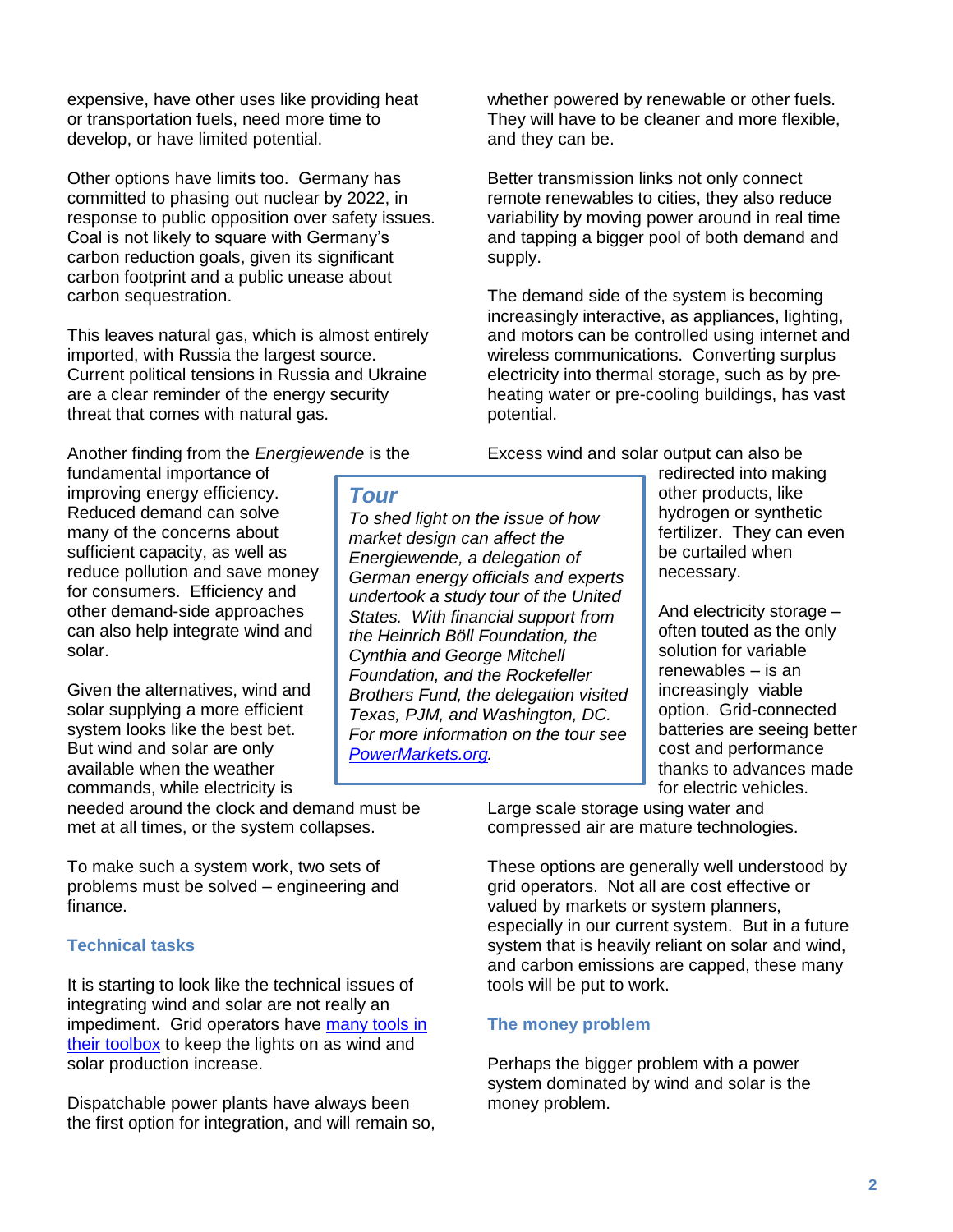While some economists have pointed to what they call "the missing money" problem, renewables are causing a different disruption.

In an energy-only market, producers are paid enough to cover their own operating costs, but not enough to incentive new power plants, according to [the "missing money" theory.](http://economics.mit.edu/files/2095) Only when there is scarcity, and prices rise during periodic spikes, is there enough incentive to build new plants. But price spikes can be a sign of market manipulation, and are unpopular with the public, so regulators implement caps that prevent them. Hence, there is no price signal, there is "missing money" in the market, and no new plants get built.

Renewables are causing a different money problem.

A typical energy market selects bids from generators, from lowest price to highest in each hour, ensuring the least overall cost. The output from wind and solar generators are always accepted first into the grid, because they cost nearly nothing to operate once they are built. In economics terms, they have a near-zero marginal cost. This is called the "merit order" and is the most economically efficient way to choose suppliers in a market.

Germany has discovered that the daily path of the sun and great storm-driven gusts of wind, already able to meet up to two-thirds of electricity demand, have the ability to flood the market with cheap power, driving costs on the energy spot market to zero or even negative – where generators are penalized for putting power onto the grid.

This is good for consumers, but it can create problems for producers.

In the past, power plant owners made the most money during peak demand times. Peak prices were typically many times that of off-peak prices, and because all generators get the same "market-clearing" price, all would benefit from big peaks. But since solar power coincides pretty well with peak demand periods, the peak has been flattened out and prices are no longer high.

Also, conventional thermal plants need to be able to turn down or off during low and negative price periods to avoid prices that are below their operating ("marginal") costs. Yet steam-driven power plants, especially nuclear plants, have a minimum level that they must maintain. If the equipment cools off it can take many hours or even days to start up again. These inflexible plants cannot get out of the way of solar and wind, and will pose an ongoing obstacle to the growth of renewables. (In this regard, the forced retirement of nuclear plants will help solve this technical problem.)

Combined heat and power (CHP) plants also cause flexibility problems, especially when used for district heating systems. They are operated to produce heat in the winter, with the electric by-product sold into the grid when available.

Low prices are also wreaking havoc on the balance sheets of thermal plant owners. European utilities E.ON, RWE, GDF Suez, and Vattenfall all saw [major losses](http://online.wsj.com/news/articles/SB10001424052702304255604579408362026916346) in 2013. RWE has called it "a crisis in conventional power [generation.](http://www.powermag.com/rwes-thomas-birr-on-corporate-strategy-in-a-changing-german-electricity-ecosystem/)" RWE has closed 12,600 MW of capacity since the start of 2013, while German utilities have requested permission to [shut down](http://af.reuters.com/article/commoditiesNews/idAFL6N0QI2SK20140812) an additional almost 15 GW of conventional power plants.

Ironically, given the carbon goals of the government, the power plants that are surviving the best are the dirtiest, burning domestic, lowenergy lignite coal. These plants, built at the mouths of coal mines, are beating out modern, highly-efficient and flexible natural gas plants, and driving up carbon emissions. Declining demand for coal in the US is also increasing "hard" coal exports to Europe at low cost.

Plants like this are supposed to be squeezed out by the Europe-wide cap and trade system for carbon. But because of the slowing economy, the over allocation of carbon credits, and the rapid growth of zero-emission renewables, producers are well under their carbon caps, making tradable carbon credits nearly worthless. Even though coal power must buy many carbon credits, the low price has no effect on their operations. Until caps are tightened or floor prices are implemented, carbon emissions will continue to be too high.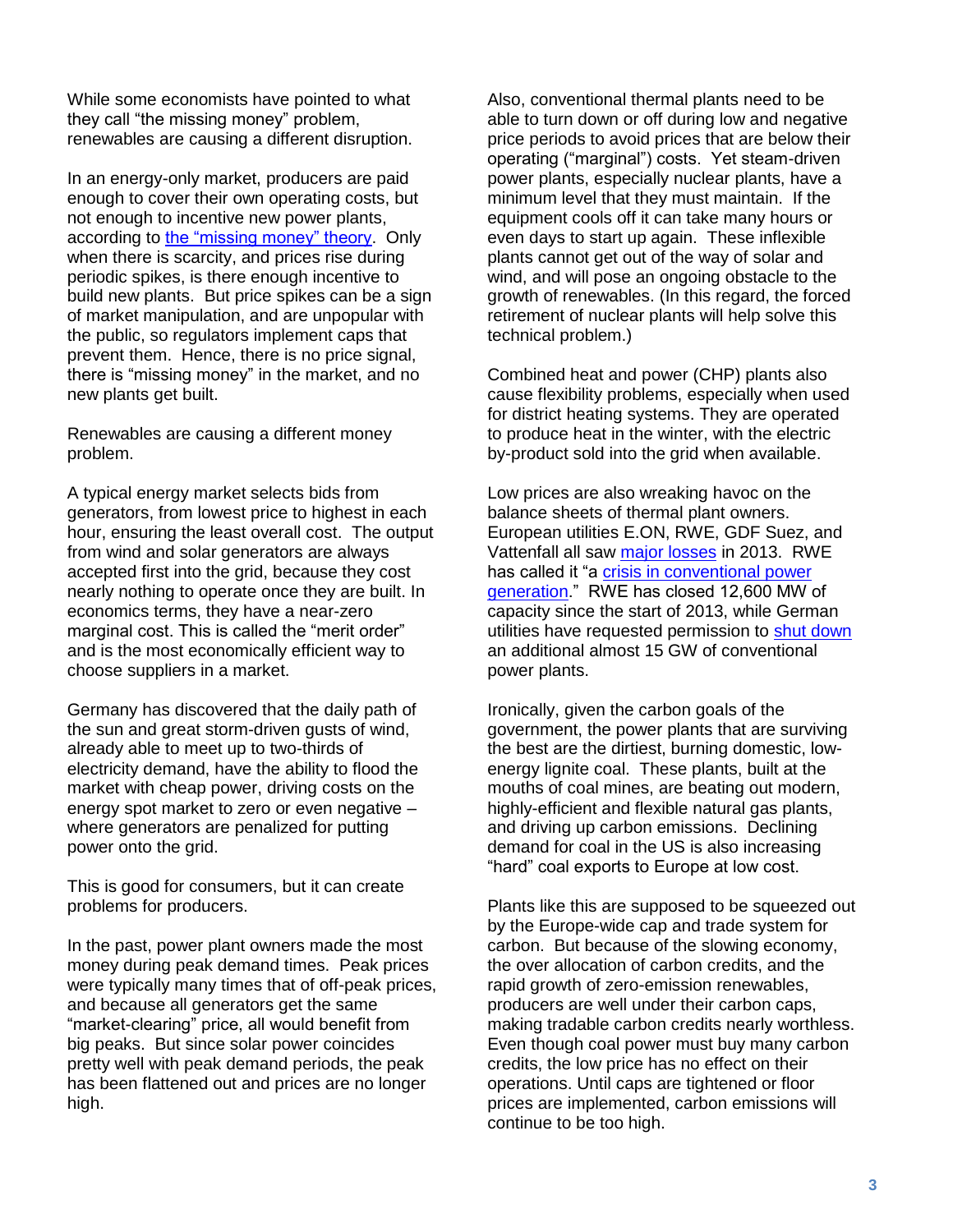A second problem is that markets need to pay explicitly and perhaps more for the kinds of technical tools described earlier that are needed to integrate wind and solar. Energy markets can be designed to increase flexibility, through more frequent clearing times (such as every 5 or 15 minutes). Capacity markets could require all bidders to meet minimum standards for operational flexibility, and could give a "flexibility premium" to capacity resources that offer even better flexibility.

Lastly, and perhaps most importantly, markets for ancillary services could be greatly expanded. Ancillary services are all of the functions necessary to run the grid, such as maintaining voltage, providing fast-acting reserves, and ramping up and down. They are typically a very small amount of the money in a market, but as the need increases to deal with variability, they should be more highly valued.

Because many markets lack these features, flexible resources like fast gas turbines and demand response are undervalued, underused, and underinvested.

A third problem is currently only a potential problem. Low power market prices don't just affect conventional generation; they would also cause problems for wind and solar producers. If the price is zero when they are producing the most, they don't get paid. But under current German policy, renewable producers are shielded from the market, paid by a 20-year fixed rate called a feed-in tariff.

The German parliament [recently passed](http://www.powermag.com/germany-reforms-renewable-energy-laws/)  [legislation](http://www.powermag.com/germany-reforms-renewable-energy-laws/) to reform the feed-in tariff system, phasing it out for large producers over the next few years. The idea is to gradually expose renewables to more market forces, transitioning to support policies that float with market conditions.

The new approach will result in two benefits. First it will provide a price signal to investors to build new renewable generators that produce at times and places where they have a higher value, such as west-facing solar panels. Secondly, renewable generators will recover at least some of their costs from energy markets, though this will be trued up with a "FIT premium" or "contract for difference." Still, if wind and solar essentially kill their own market price when they are producing the most, they will need to paid largely through non-market mechanisms.

And while the recent reforms may be an improvement, they do not really solve the zero and negative price problem. Wind and solar must produce when they do, regardless of market prices. As they grow, their impact on market prices will also grow. Experts predict that Germany will see periods of 100 percent wind and solar as soon as 2020, and 1000 hours per year of negative prices by 2025. The market design of today will break down as the *Energiewende* bears full fruit.

### **Questions and some potential solutions**

These problems have put the question of market design at the top of the *Energiewende* policy agenda. Policy makers are asking whether the current energy-only market is up to the task of ushering in the *Energiewende* without causing economic catastrophes for market participants.

- Does Germany need a capacity market? If so, what variants on it would further the goals of the *Energiewende* — retiring nuclear, retiring coal, expanding renewables and efficiency and limiting carbon emissions?
- How can the market buy the dispatchable and flexible resources needed to maintain reliability as wind and solar grow to 50 percent or more of the power supply?
- How can the energy market work for producers when wind and solar increasingly create zero and negative prices in the power exchange?

Some stakeholders in Germany, especially owners of conventional power plants, are pushing for a capacity market similar to the one offered by the PJM Interconnect in the United States. PJM is the world's largest power market by sales volume, serving 61 million people from the east coast to Chicago. Such a mechanism would reduce investor risk by providing at least some certainty in future years.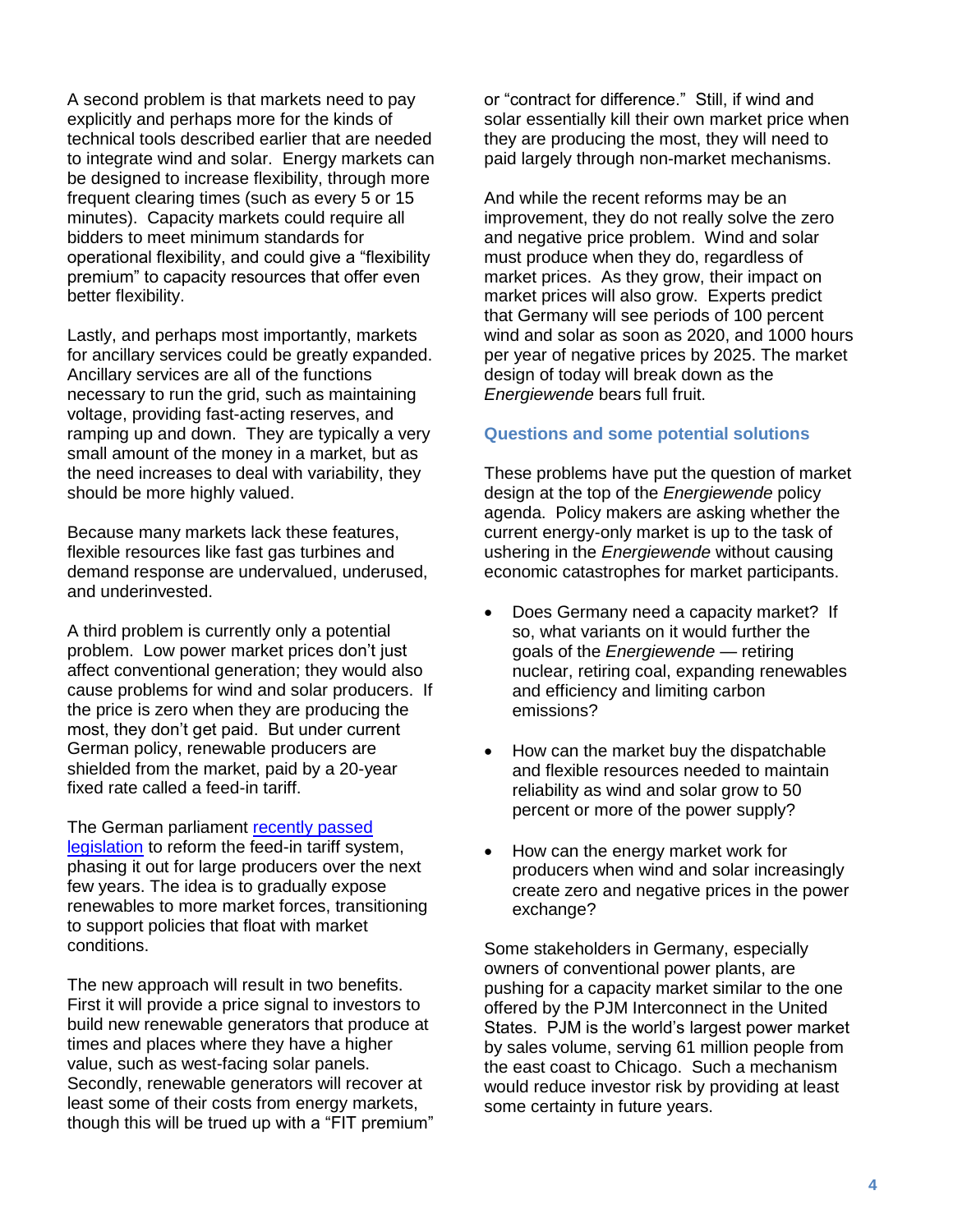Others think an energy-only market is the most economically efficient and creates the most robust competition. In the United States, the Electric Reliability Council of Texas (ERCOT) has the purest energy-only market.

A few leading market models have emerged in the debate in Germany. Agora Energiewende, a Berlin think tank, [surveyed experts](http://www.agora-energiewende.org/topics/electricity-market-and-system-reliability/detail-view/article/zehn-fragen-zum-kapazitaetsmarkt/) on different models.

A ["focused capacity market"](http://www.wwf.de/fileadmin/fm-wwf/Publikationen-PDF/focused_capacity_market_ENG_short.pdf) would give a capacity payment only to new resources and existing resources at risk of retirement. Flexibility and low emissions would be important parameters in assessing bids. Existing power plants that are profitable, that run a lot, and have high emission rates, would be excluded from the capacity market, and would rely just on energy payments.

The "decentralized capacity market" would require all electric retailers to supply sufficient capacity for their customers, instead of a central agency specifying the amount and quality of capacity needed. Each retailer would have to hold "performance certificates" proving they have capacity, and these certificates would be tradable. A small balancing market would make up for any shortfalls.

The "comprehensive capacity market" would provide capacity payments for all generators and demand-side resources. A central authority would determine the amount of capacity and availability needed five to seven years in advance, and award contracts to both supply and demand side resources, with all winning bidders getting the market clearing price. All resources would have to meet technical requirements to provide flexibility, and flexibility would be rewarded through the short-term balancing market.

Finally, a "strategic reserve" would pay a small fleet of backup power plants, perhaps 5 percent of total peak demand, to run only when energy price caps were hit or in emergency situations when the security of supply is threatened. These plants would not participate in the energyonly market. Like the focused capacity market, it would give capacity payments to only a small amount of capacity, rather than for the entire

fleet of resources, as in a comprehensive market. The federal network agency (BNetzA) already operates a "winter reserve" of power plants that run only when supplies are tight. This system sunsets in 2017, but could evolve into a "strategic" reserve.

The German economics ministry (BMWi) recently published a set of four studies (see presentations and papers [here,](http://bmwi.de/DE/Themen/Energie/Strommarkt-der-Zukunft/plattform-strommarkt,did=646624.html) [here](http://bmwi.de/DE/Mediathek/publikationen,did=643918.html) and [here\)](http://www.bmwi.de/DE/Presse/pressemitteilungen,did=648264.html) evaluating the need for market reform, and possible designs. The debate is so far critical of comprehensive capacity markets, and suggests that incremental improvements may be taken first.

#### **A capabilities market**

Others have gone straight toward the bottom line – if Germany needs flexibility above all, what policies will reward operational flexibility?

The Regulatory Assistance Project (RAP) has [written extensively](http://www.raponline.org/press-release/capacity-mechanisms-and-the-reliability-challenge) about market design.

RAP starts by looking at the "net demand" for electricity, which is the remaining demand after generation from wind and solar is subtracted. Figure 1 below shows the net demand for a winter period in Denmark that had high wind and CHP output. Denmark gets 30 percent of its power from wind, on average, though has periods where [wind output exceeds demand](http://aweablog.org/blog/post/postcard-from-the-future-122-wind-power-in-denmark) for the entire country. The net load curve, which looks quite different than a standard "gross demand" curve, is what will have to be met using other resources. A market designed for conventional baseload, intermediate and peaking plants, instead of this net-demand paradigm runs the risk of "driving needlessly costly and unstable outcomes."

RAP recommends expanding the discussion beyond capacity markets to consider three market mechanisms that can provide flexibility at least cost:

1. Enhanced Services Market Mechanisms: Ancillary services are the moment-bymoment activities that keep the grid functioning, such as fast-acting reserves and voltage support. In a world with faster and bigger changes in net demand, there will be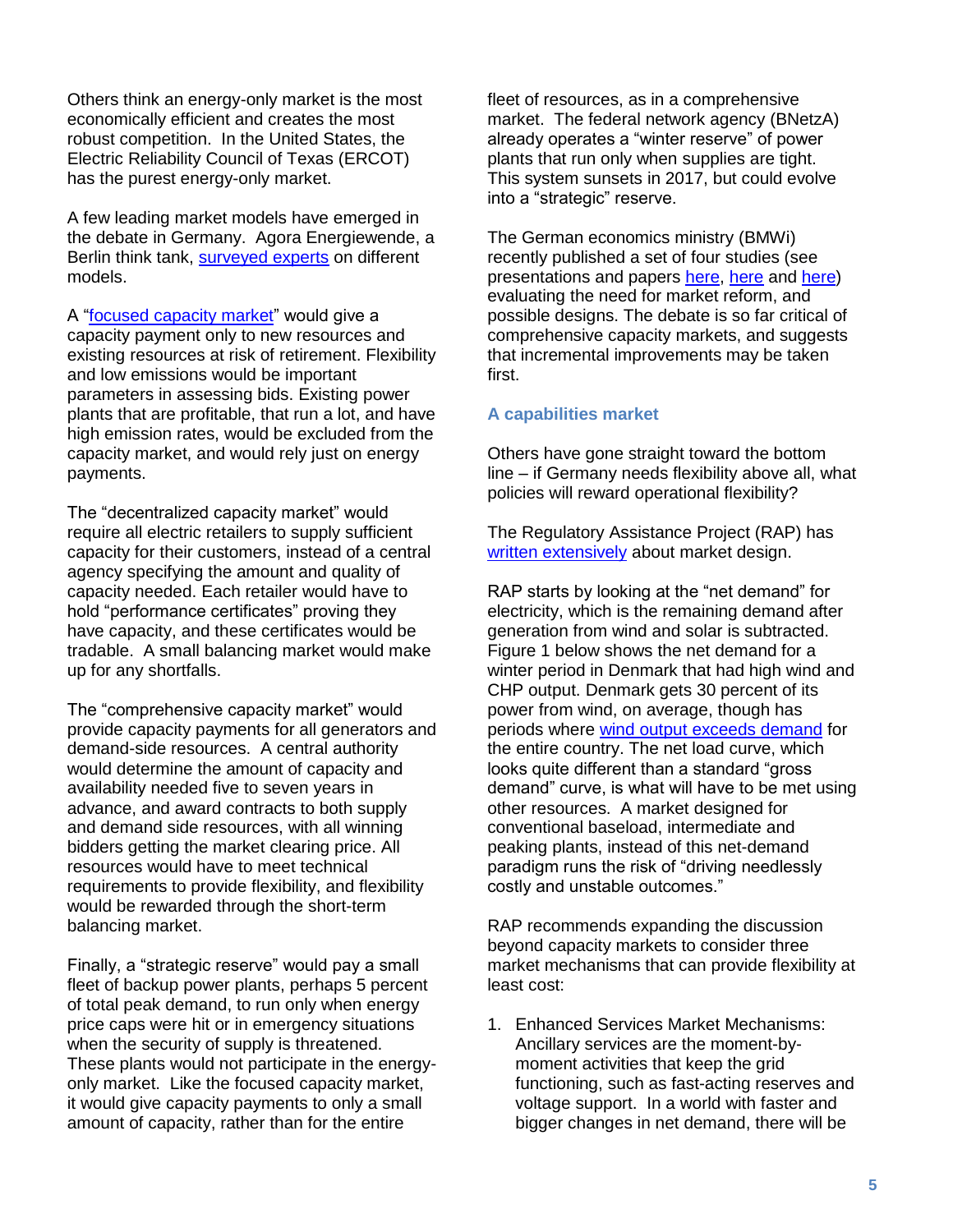**1. Looking at net demand.** The top chart shows gross demand in Denmark in the winter of 2007, while the bottom shows the residual demand after wind and CHP electricity output are subtracted.



more demand for such services, and for new ones, like the ability to ramp up and down quickly.

- 2. Apportioned Forward Capacity Mechanisms: Not all capacity resources have the same capabilities, such as changing rapidly, starting and stopping, reliability, and size. Rather than treating them all the same in one big auction, this mechanism would differentiate between different types of capacity services, and reward those most in demand.
- 3. Strategic Reserves: Research by the [Brattle](http://brattle.com/news-and-knowledge/news/613)  [Group](http://brattle.com/news-and-knowledge/news/613) and others has found that an economically optimal reserve margin is smaller than the engineering standard of one outage every ten years. A lower margin can save tens or hundreds of millions of dollars

per year, but does run a greater risk of shortages and price spikes, which can be extremely expensive should they occur. Like the proposal mentioned above, a strategic reserve would be a small set of fast-acting resources that would be called on only when prices hit their caps, or there were emergency shortages.

## **Learning from American Experience**

Like Germany, Texas has an energy-only, fully competitive market with growing amounts of variable renewables and very low market prices. Stakeholders there recently went through a grueling debate on capacity markets. Consumer groups, including manufacturers and oil and gas producers, were strongly opposed to capacity payments, while utilities argued they were necessary to attract new investment. In the end,